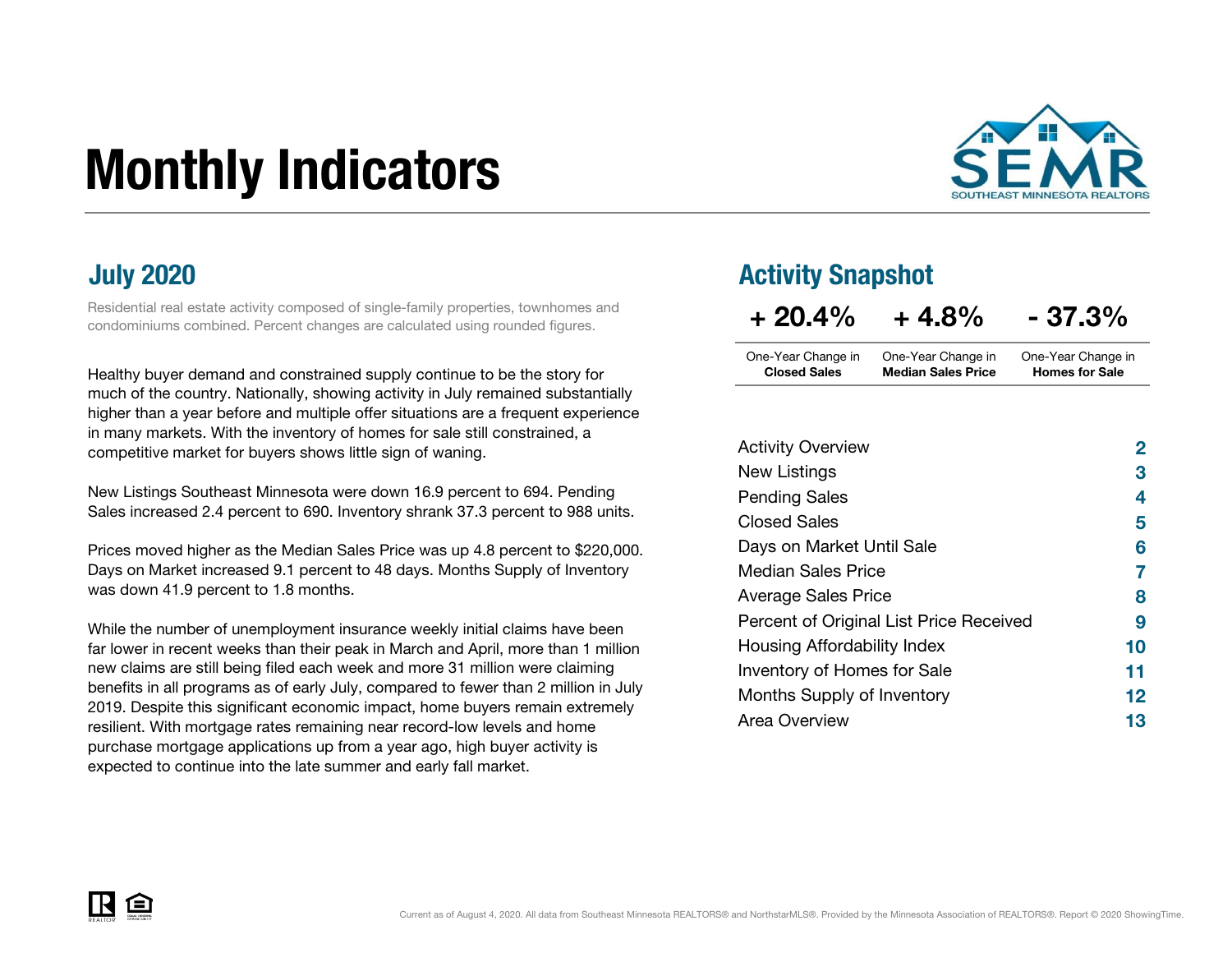### Activity Overview

Key metrics by report month and for year-to-date (YTD) starting from the first of the year.



| <b>Key Metrics</b>           | <b>Historical Sparkbars</b>          | 7-2019    | 7-2020    | <b>Percent Change</b> |           | <b>YTD 2019 YTD 2020</b> | Percent Change |
|------------------------------|--------------------------------------|-----------|-----------|-----------------------|-----------|--------------------------|----------------|
| <b>New Listings</b>          | 7-2017<br>7-2018<br>7-2020<br>7-2019 | 835       | 694       | $-16.9%$              | 4,636     | 4,202                    | $-9.4%$        |
| <b>Pending Sales</b>         | 7-2017<br>7-2018<br>7-2019<br>7-2020 | 674       | 690       | $+2.4%$               | 3,767     | 3,944                    | $+4.7%$        |
| <b>Closed Sales</b>          | 7-2017<br>7-2018<br>7-2019<br>7-2020 | 632       | 761       | $+20.4%$              | 3,403     | 3,474                    | $+2.1%$        |
| <b>Days on Market</b>        | 7-2017<br>7-2018<br>7-2019<br>7-2020 | 44        | 48        | $+9.1%$               | 58        | 59                       | $+1.7%$        |
| <b>Median Sales Price</b>    | 7-2017<br>7-2018<br>7-2010<br>7-2020 | \$210,000 | \$220,000 | $+4.8%$               | \$205,000 | \$218,100                | $+6.4%$        |
| <b>Avg. Sales Price</b>      | 7-2017<br>7-2018<br>7-2019<br>7-2020 | \$238,302 | \$249,540 | $+4.7%$               | \$227,172 | \$242,981                | $+7.0%$        |
| Pct. of Orig. Price Received | 7-2017<br>7-2018<br>7-2019<br>7-2020 | 98.4%     | 98.3%     | $-0.1%$               | 97.1%     | 97.3%                    | $+0.2%$        |
| <b>Affordability Index</b>   | 7-2017<br>7-2020<br>7-2018           | 187       | 196       | $+4.8%$               | 192       | 198                      | $+3.1%$        |
| <b>Homes for Sale</b>        | 7-2017<br>7-2018<br>7-2020<br>7-2019 | 1,576     | 988       | $-37.3%$              |           |                          |                |
| <b>Months Supply</b>         | 7-2017                               | 3.1       | 1.8       | $-41.9%$              |           |                          |                |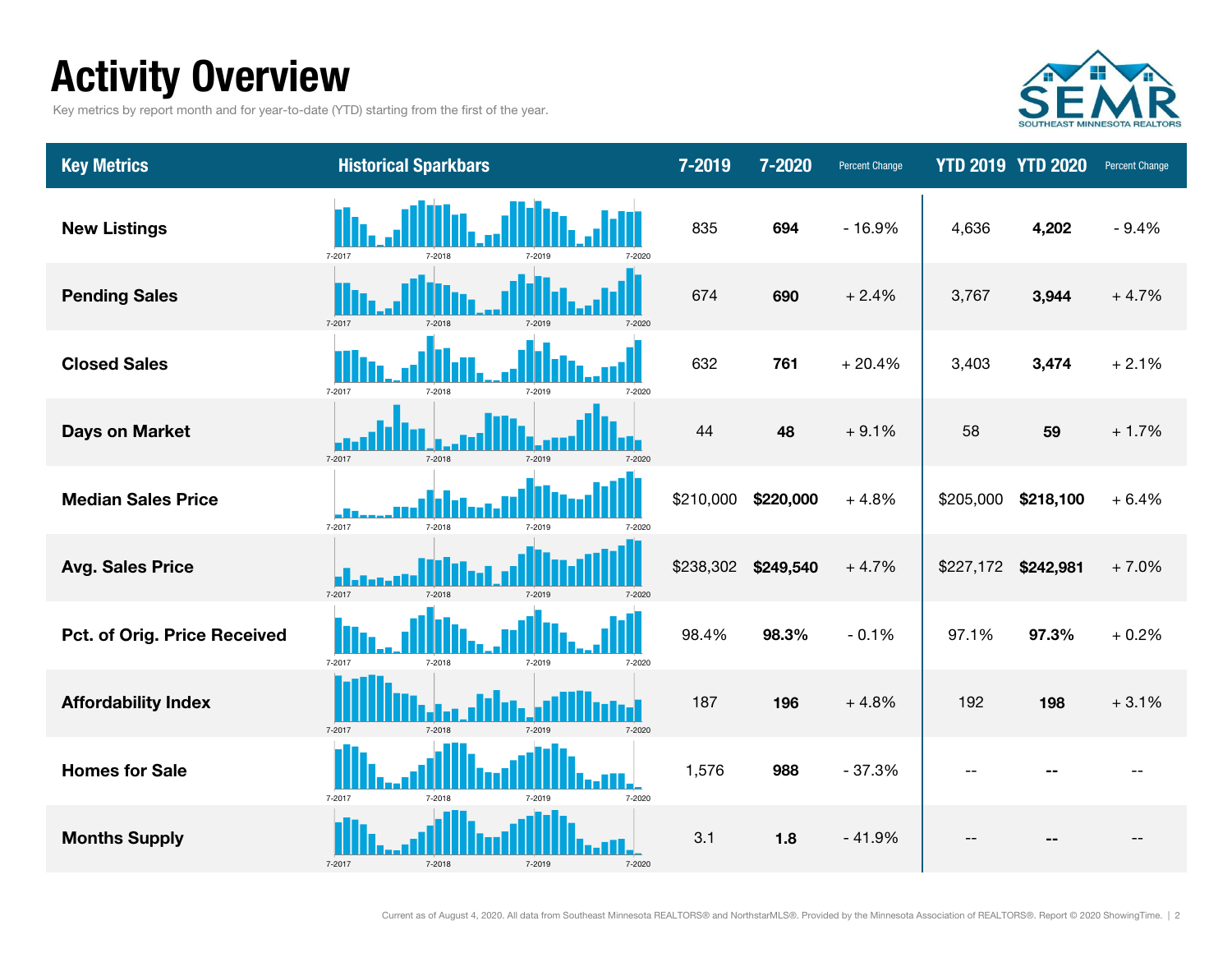### New Listings

A count of the properties that have been newly listed on the market in a given month.





| Year to Date |         |         |
|--------------|---------|---------|
| 4,696        | 4,636   |         |
|              |         | 4,202   |
|              |         |         |
|              |         |         |
|              |         |         |
|              |         |         |
| $-3.3%$      | $-1.3%$ | $-9.4%$ |
| 2018         | 2019    | 2020    |

| <b>New Listings</b> |     | <b>Prior Year</b> | <b>Percent Change</b> |
|---------------------|-----|-------------------|-----------------------|
| August 2019         | 732 | 789               | -7.2%                 |
| September 2019      | 688 | 649               | $+6.0\%$              |
| October 2019        | 630 | 665               | $-5.3\%$              |
| November 2019       | 441 | 422               | $+4.5%$               |
| December 2019       | 260 | 267               | $-2.6%$               |
| January 2020        | 361 | 375               | $-3.7\%$              |
| February 2020       | 460 | 393               | $+17.0%$              |
| March 2020          | 707 | 639               | $+10.6%$              |
| April 2020          | 594 | 829               | $-28.3%$              |
| May 2020            | 698 | 825               | $-15.4%$              |
| June 2020.          | 688 | 740               | $-7.0\%$              |
| <b>July 2020</b>    | 694 | 835               | -16.9%                |
| 12-Month Avg        | 579 | 619               | $-6.5\%$              |

#### Historical New Listings by Month

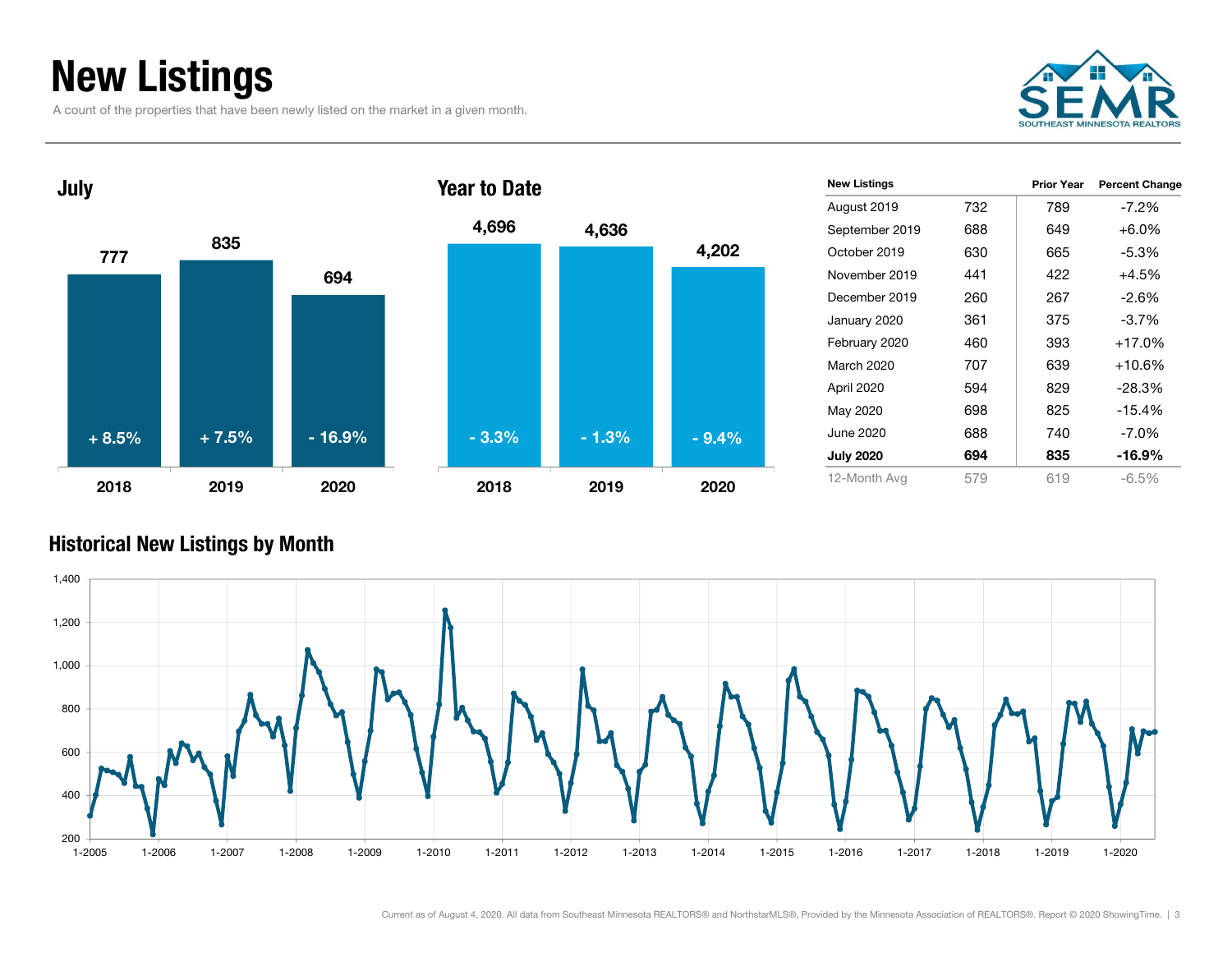### Pending Sales

A count of the properties on which offers have been accepted in a given month.





| <b>Pending Sales</b> |     | <b>Prior Year</b> | <b>Percent Change</b> |
|----------------------|-----|-------------------|-----------------------|
| August 2019          | 661 | 582               | +13.6%                |
| September 2019       | 512 | 508               | $+0.8\%$              |
| October 2019         | 553 | 488               | +13.3%                |
| November 2019        | 413 | 433               | -4.6%                 |
| December 2019        | 340 | 295               | $+15.3%$              |
| January 2020         | 371 | 326               | +13.8%                |
| February 2020        | 433 | 330               | +31.2%                |
| March 2020           | 553 | 519               | $+6.6%$               |
| April 2020           | 513 | 624               | $-17.8%$              |
| May 2020             | 626 | 696               | $-10.1%$              |
| June 2020            | 758 | 598               | $+26.8%$              |
| <b>July 2020</b>     | 690 | 674               | $+2.4\%$              |
| 12-Month Avg         | 535 | 506               | $+5.7%$               |

#### Historical Pending Sales by Month

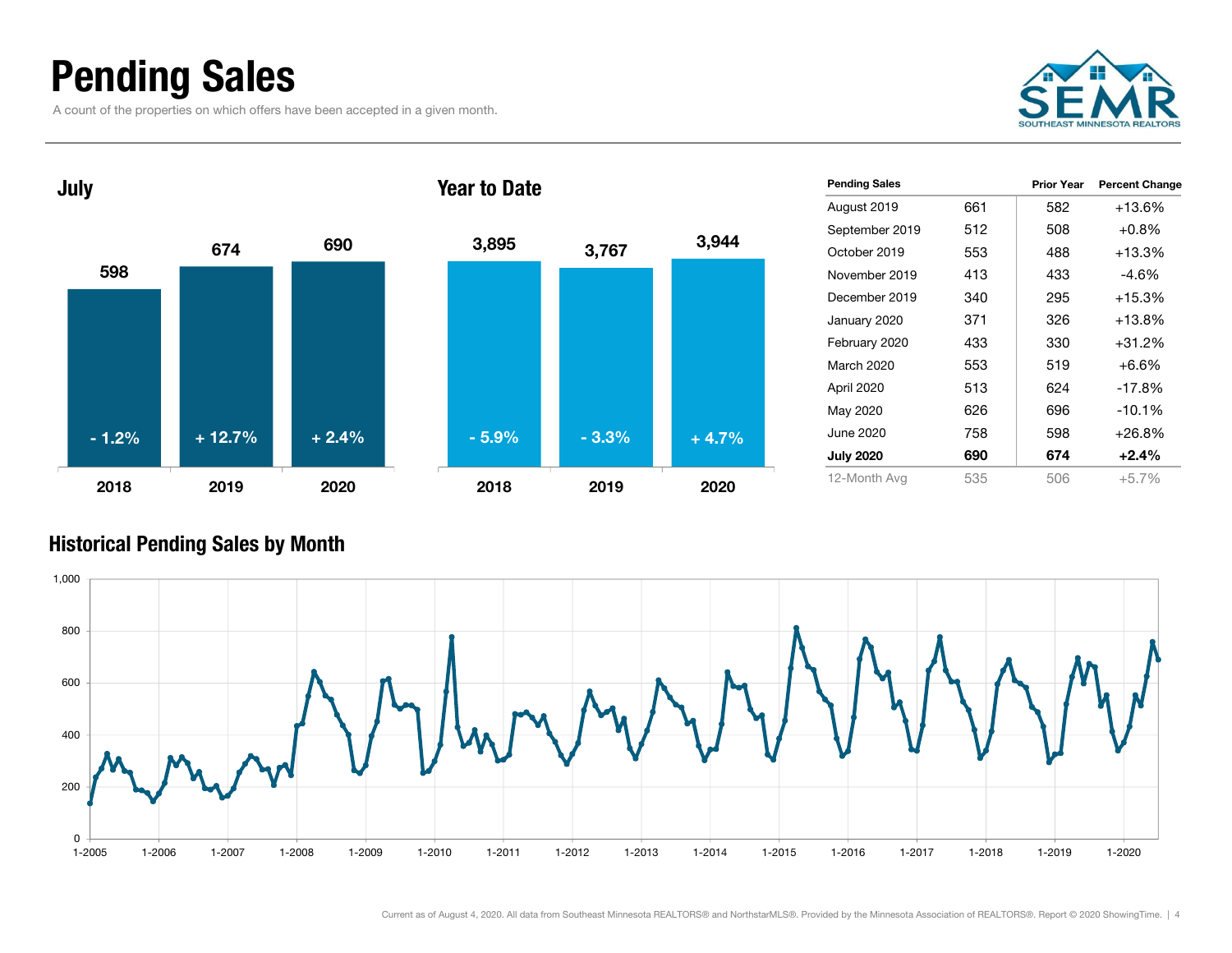### Closed Sales

A count of the actual sales that closed in a given month.





| <b>Closed Sales</b> |     | <b>Prior Year</b> | <b>Percent Change</b> |
|---------------------|-----|-------------------|-----------------------|
| August 2019         | 734 | 667               | $+10.0\%$             |
| September 2019      | 535 | 495               | $+8.1\%$              |
| October 2019        | 580 | 555               | $+4.5%$               |
| November 2019       | 515 | 557               | -7.5%                 |
| December 2019       | 456 | 369               | $+23.6%$              |
| January 2020        | 321 | 288               | $+11.5%$              |
| February 2020       | 329 | 280               | $+17.5%$              |
| March 2020          | 440 | 378               | $+16.4%$              |
| April 2020          | 448 | 419               | $+6.9%$               |
| May 2020            | 499 | 645               | $-22.6%$              |
| June 2020           | 676 | 761               | $-11.2%$              |
| <b>July 2020</b>    | 761 | 632               | $+20.4%$              |
| 12-Month Avg        | 525 | 504               | $+4.2%$               |

#### Historical Closed Sales by Month

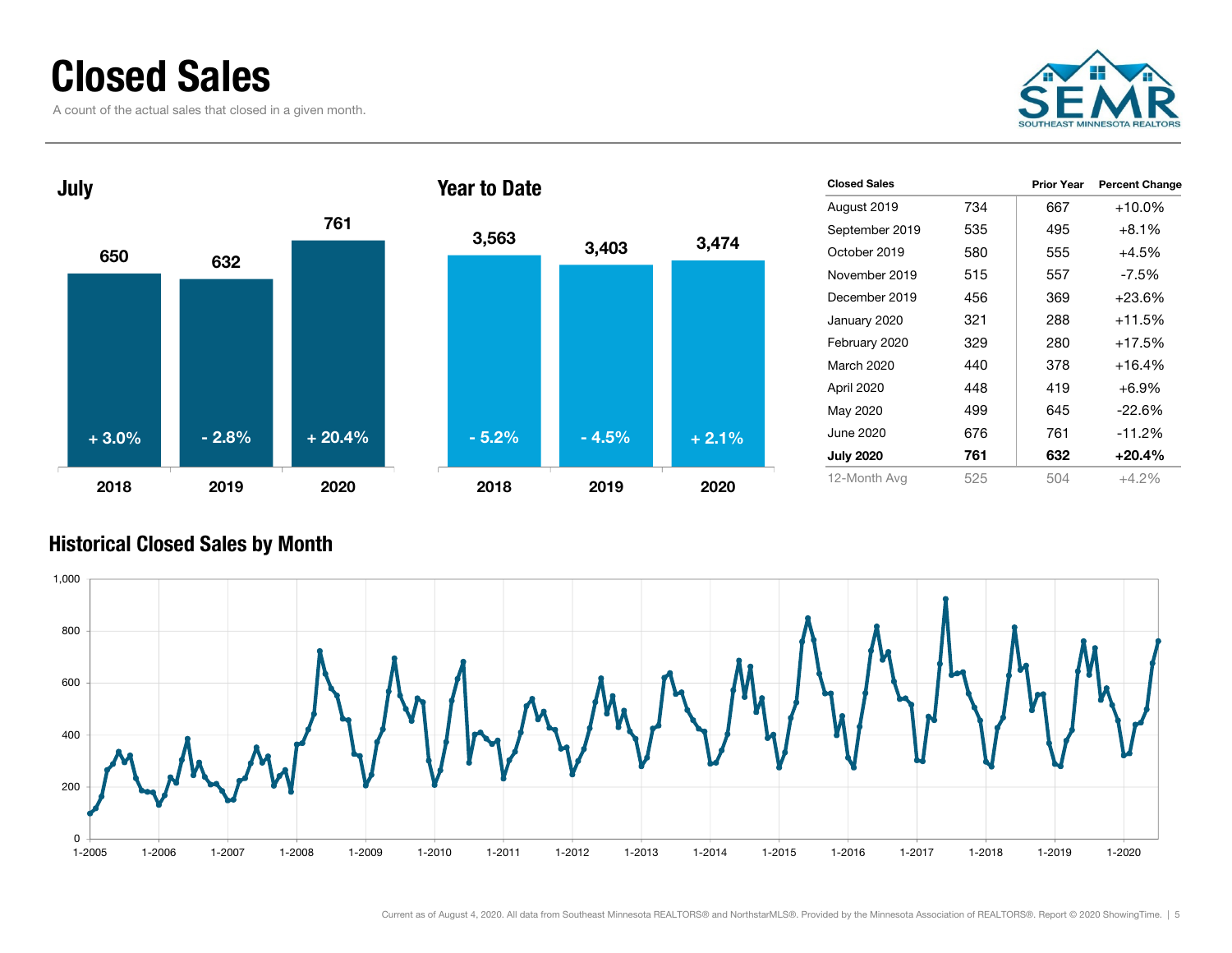### Days on Market Until Sale

Average number of days between when a property is listed and when an offer is accepted in a given month.





| Days on Market   |    | <b>Prior Year</b> | <b>Percent Change</b> |
|------------------|----|-------------------|-----------------------|
| August 2019      | 48 | 43                | $+11.6%$              |
| September 2019   | 50 | 45                | $+11.1%$              |
| October 2019     | 50 | 53                | $-5.7\%$              |
| November 2019    | 52 | 51                | $+2.0%$               |
| December 2019    | 65 | 54                | $+20.4%$              |
| January 2020     | 71 | 71                | $0.0\%$               |
| February 2020    | 79 | 68                | $+16.2%$              |
| March 2020       | 68 | 69                | $-1.4%$               |
| April 2020       | 64 | 66                | $-3.0\%$              |
| May 2020         | 50 | 60                | $-16.7%$              |
| June 2020        | 51 | 51                | $0.0\%$               |
| <b>July 2020</b> | 48 | 44                | $+9.1%$               |
| 12-Month Avg     | 58 | 56                | $+3.6\%$              |

#### Historical Days on Market Until Sale by Month

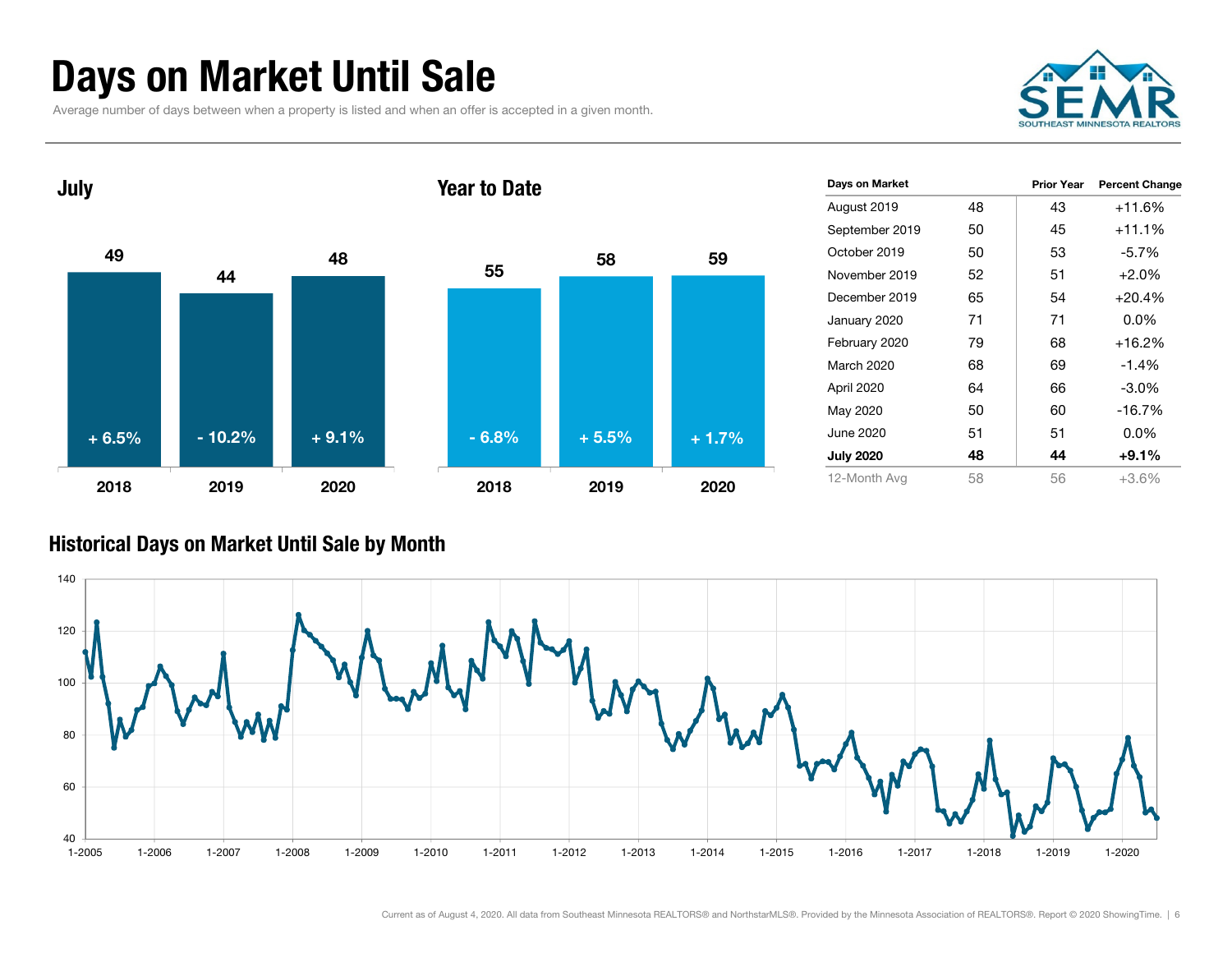### Median Sales Price

Point at which half of the sales sold for more and half sold for less, not accounting for seller concessions, in a given month.





| <b>Median Sales Price</b> |           | <b>Prior Year</b> | <b>Percent Change</b> |
|---------------------------|-----------|-------------------|-----------------------|
| August 2019               | \$211,000 | \$204,850         | $+3.0%$               |
| September 2019            | \$203,000 | \$193,000         | $+5.2\%$              |
| October 2019              | \$199,900 | \$195,900         | $+2.0\%$              |
| November 2019             | \$195,000 | \$184,900         | $+5.5%$               |
| December 2019             | \$194,000 | \$184,000         | $+5.4\%$              |
| January 2020              | \$199,450 | \$188,900         | $+5.6%$               |
| February 2020             | \$215,000 | \$183,000         | $+17.5%$              |
| March 2020                | \$210,000 | \$197,750         | $+6.2\%$              |
| April 2020                | \$216,250 | \$197,250         | $+9.6%$               |
| May 2020                  | \$220,000 | \$207,000         | $+6.3%$               |
| June 2020                 | \$228,000 | \$219,900         | $+3.7%$               |
| <b>July 2020</b>          | \$220,000 | \$210,000         | +4.8%                 |
| 12-Month Avg              | \$209,300 | \$197.204         | $+6.1\%$              |

#### Historical Median Sales Price by Month

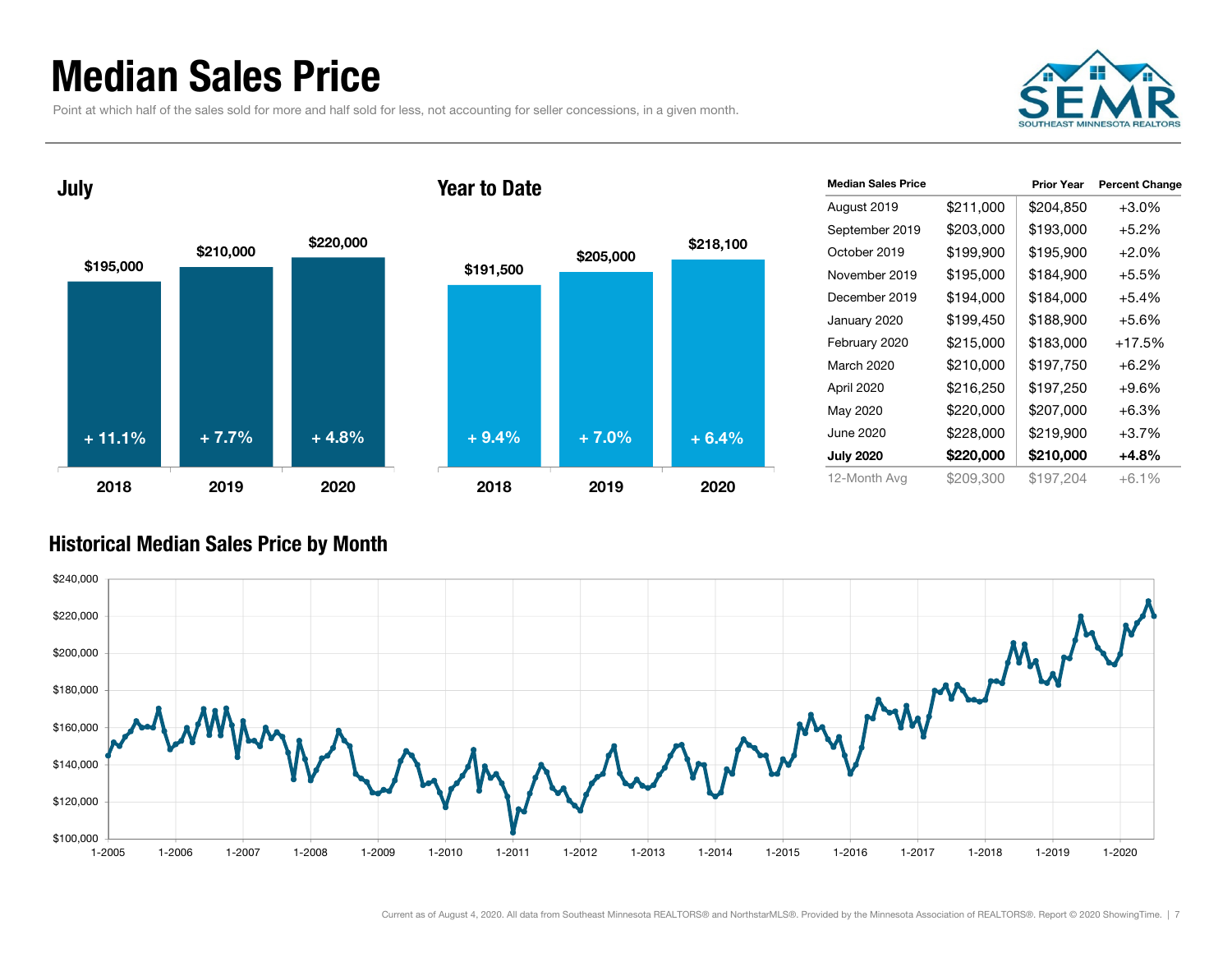### Average Sales Price

Average sales price for all closed sales, not accounting for seller concessions, in a given month.



July





| Avg. Sales Price |           | <b>Prior Year</b> | <b>Percent Change</b> |
|------------------|-----------|-------------------|-----------------------|
| August 2019      | \$234,917 | \$228,695         | $+2.7%$               |
| September 2019   | \$225,746 | \$220,694         | $+2.3%$               |
| October 2019     | \$225,281 | \$223,241         | $+0.9%$               |
| November 2019    | \$217,456 | \$211,551         | $+2.8%$               |
| December 2019    | \$226,350 | \$209,034         | $+8.3%$               |
| January 2020     | \$232,720 | \$217,729         | $+6.9%$               |
| February 2020    | \$234,249 | \$195,127         | $+20.0%$              |
| March 2020       | \$239,074 | \$210,983         | $+13.3%$              |
| April 2020       | \$236,486 | \$217,450         | $+8.8%$               |
| May 2020         | \$243,211 | \$232,698         | +4.5%                 |
| June 2020        | \$251,417 | \$242,118         | $+3.8%$               |
| <b>July 2020</b> | \$249,540 | \$238,302         | $+4.7%$               |
| 12-Month Avg     | \$234,704 | \$220,635         | $+6.4\%$              |

#### Historical Average Sales Price by Month

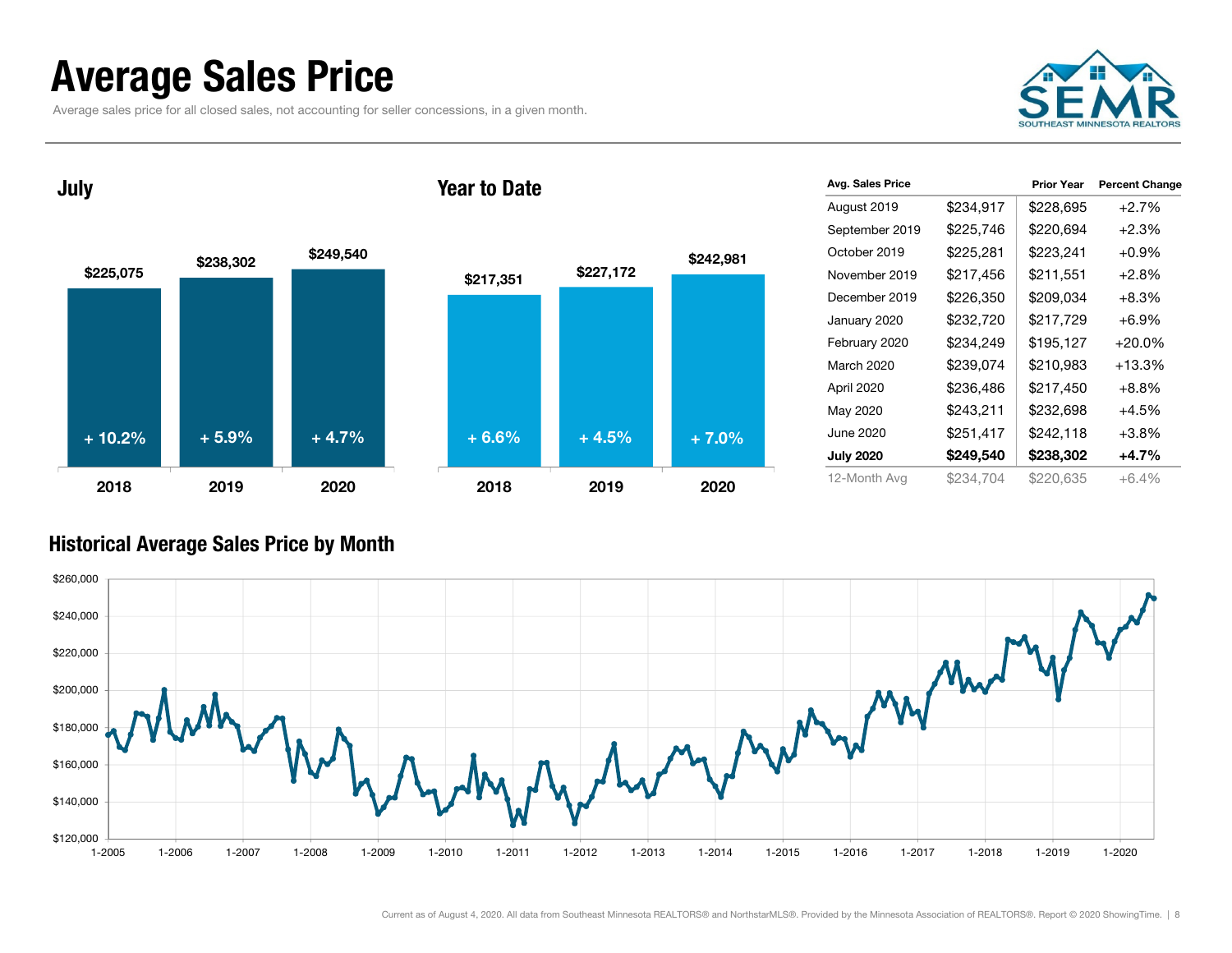### Percent of Original List Price Received

Percentage found when dividing a property's sales price by its original list price, then taking the average for all properties sold in a given month, not accounting for seller concessions.



97.5% 98.4% 98.3% 2018 2019 2020July 97.3% 97.1% 97.3% 2018 2019 2020Year to Date- 0.2% $\%$  + 0.9% - 0.1% + 0.1% - 0.2% + 0.2%

| Pct. of Orig. Price Received |       | <b>Prior Year</b> | <b>Percent Change</b> |
|------------------------------|-------|-------------------|-----------------------|
| August 2019                  | 97.3% | 97.7%             | $-0.4%$               |
| September 2019               | 97.2% | 97.1%             | $+0.1%$               |
| October 2019                 | 96.4% | 96.7%             | $-0.3\%$              |
| November 2019                | 95.6% | 95.7%             | $-0.1%$               |
| December 2019                | 95.0% | 95.4%             | $-0.4%$               |
| January 2020                 | 94.9% | 94.8%             | $+0.1%$               |
| February 2020                | 95.4% | 95.2%             | $+0.2\%$              |
| March 2020                   | 96.8% | 96.7%             | $+0.1%$               |
| April 2020                   | 97.8% | 96.6%             | $+1.2%$               |
| May 2020                     | 97.5% | 97.5%             | $0.0\%$               |
| June 2020                    | 98.1% | 97.8%             | $+0.3%$               |
| <b>July 2020</b>             | 98.3% | 98.4%             | $-0.1%$               |
| 12-Month Avg                 | 96.7% | 96.6%             | $+0.1\%$              |

#### Historical Percent of Original List Price Received by Month

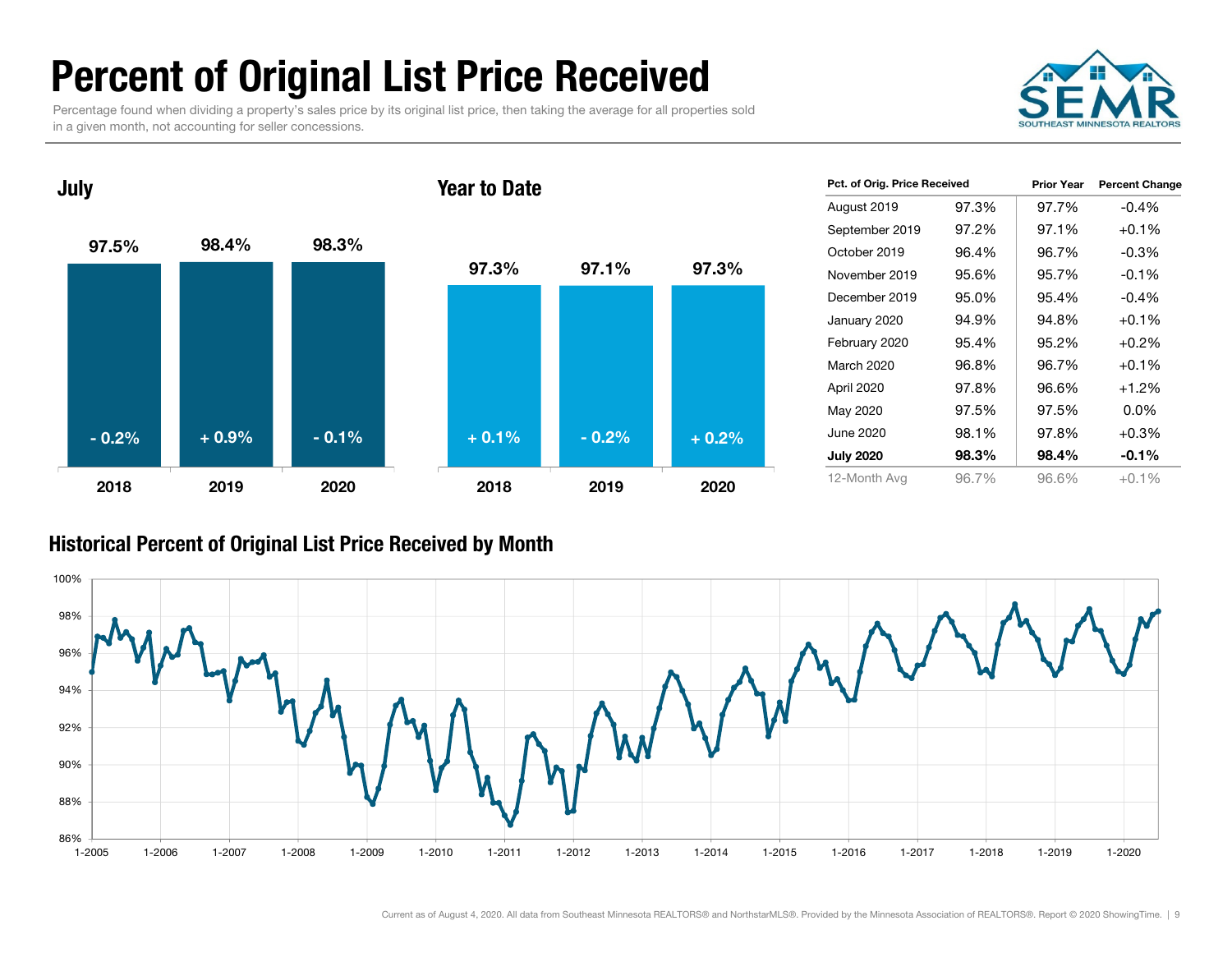## Housing Affordability Index

This index measures housing affordability for the region. For example, an index of 120 means the median household income is 120% of what is necessary to qualify for the median-priced home under prevailing interest rates. A higher number means greater affordability.





| <b>Affordability Index</b> |     | <b>Prior Year</b> | <b>Percent Change</b> |
|----------------------------|-----|-------------------|-----------------------|
| August 2019                | 195 | 182               | $+7.1%$               |
| September 2019             | 200 | 185               | $+8.1%$               |
| October 2019               | 206 | 173               | $+19.1%$              |
| November 2019              | 206 | 187               | $+10.2%$              |
| December 2019              | 207 | 203               | $+2.0%$               |
| January 2020               | 206 | 198               | +4.0%                 |
| February 2020              | 194 | 207               | $-6.3%$               |
| March 2020                 | 191 | 193               | $-1.0%$               |
| April 2020                 | 195 | 195               | $0.0\%$               |
| May 2020                   | 191 | 186               | $+2.7%$               |
| June 2020                  | 187 | 175               | $+6.9%$               |
| <b>July 2020</b>           | 196 | 187               | +4.8%                 |
| 12-Month Avg               | 198 | 189               | $+4.8%$               |

#### Historical Housing Affordability Index by Mont h

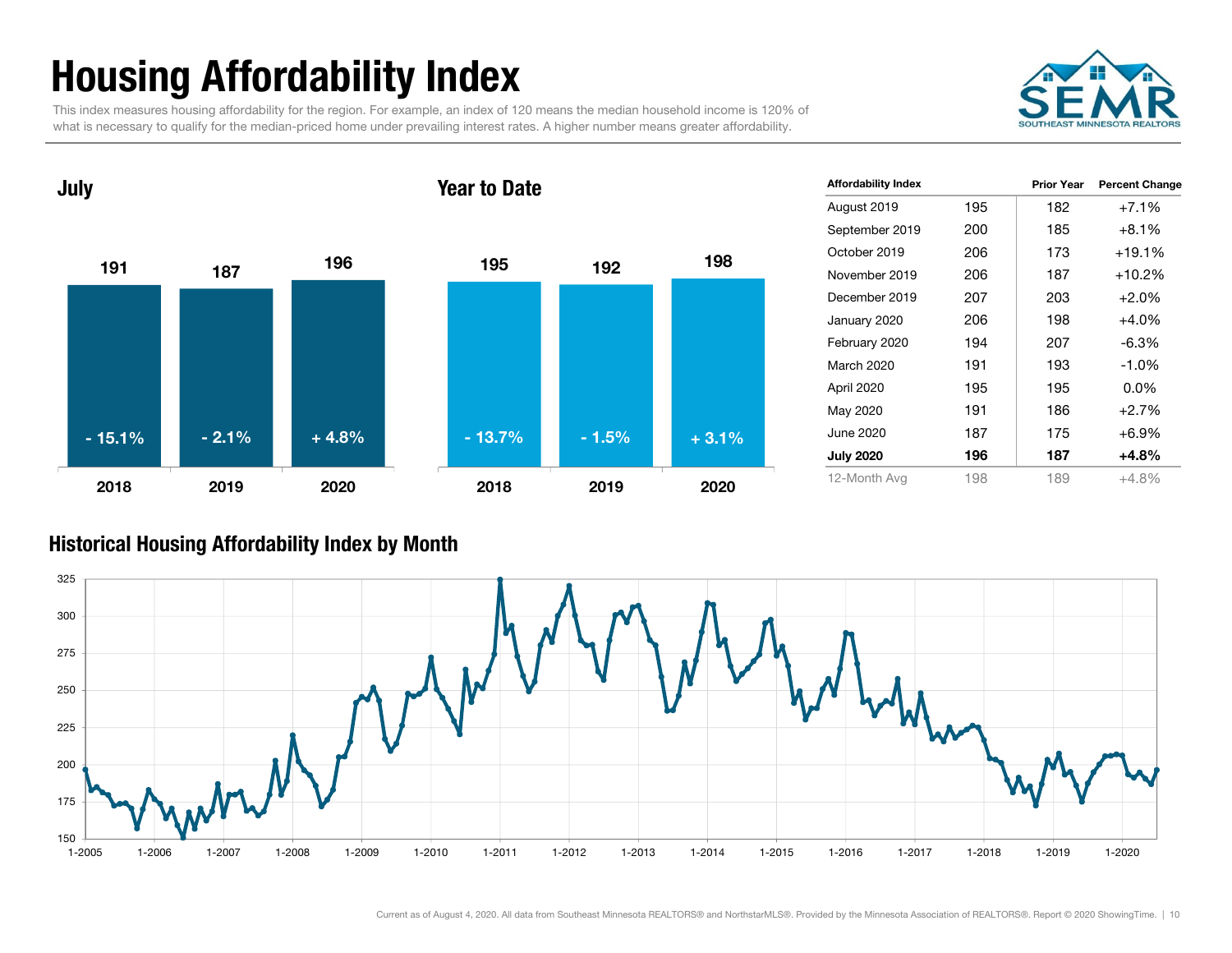### Inventory of Homes for Sale

The number of properties available for sale in active status at the end of a given month.





#### Historical Inventory of Homes for Sale by Month

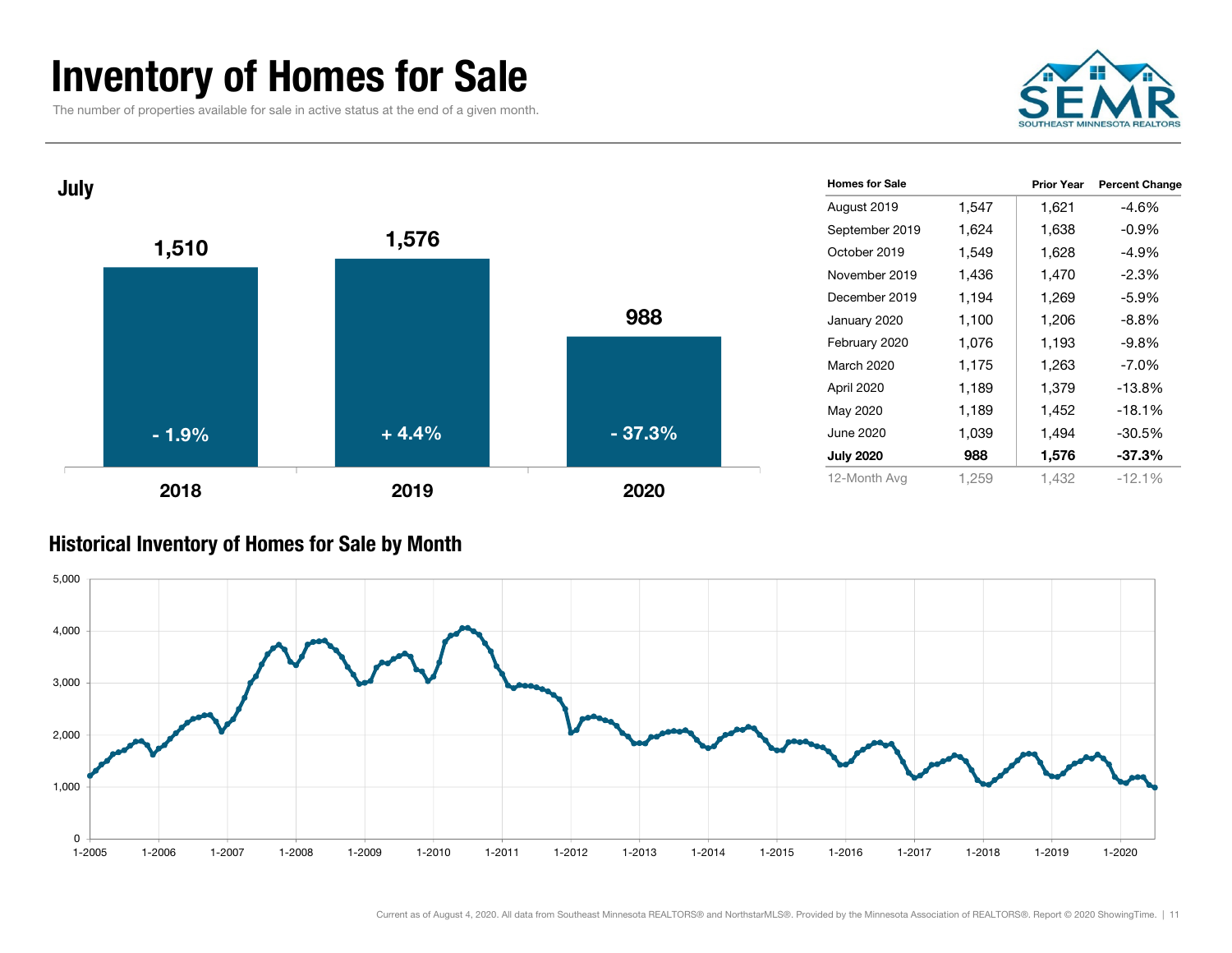### Months Supply of Inventory

The inventory of homes for sale at the end of a given month, divided by the average monthly pending sales from the last 12 months.





#### Historical Months Supply of Inventory by Month